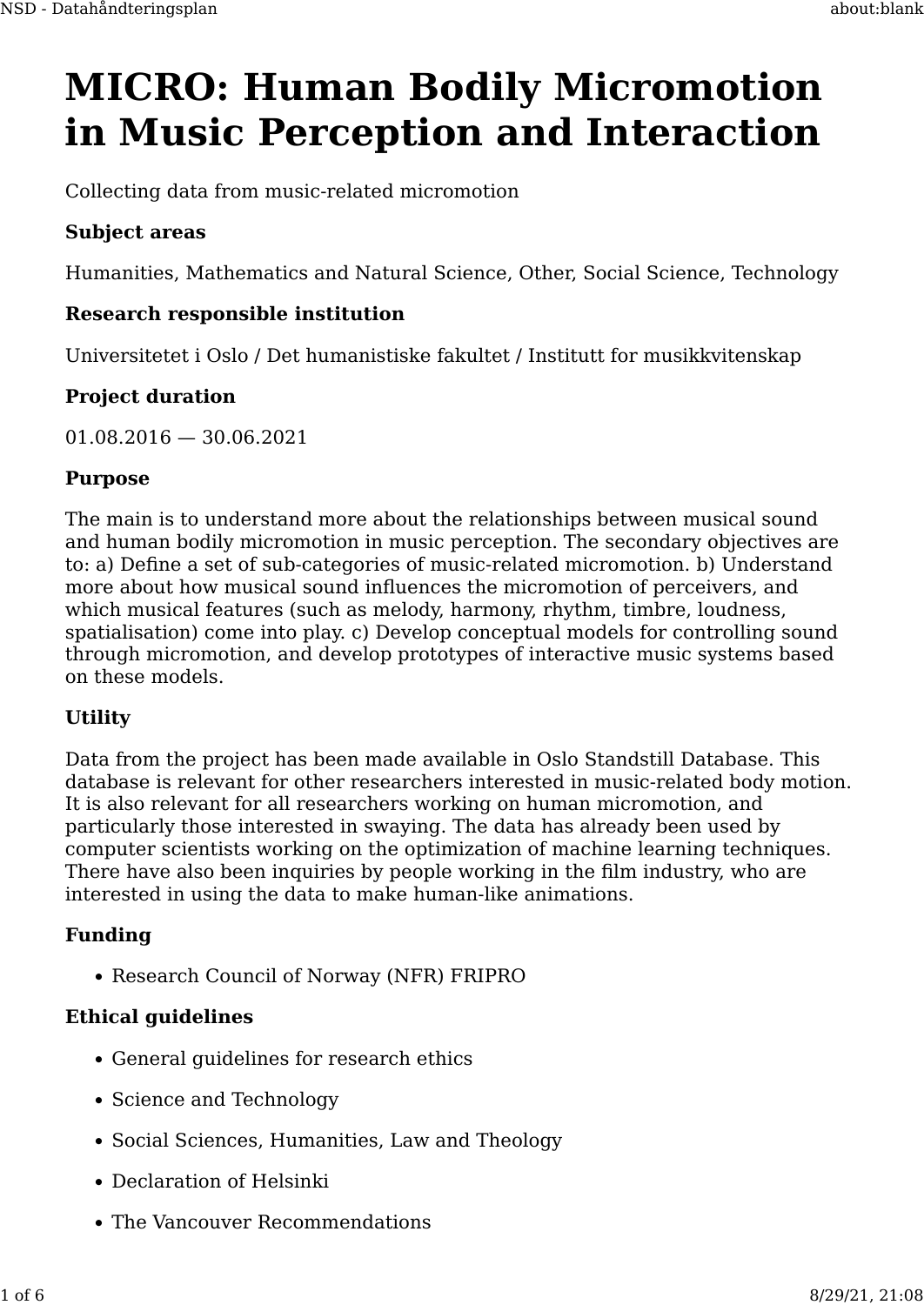• Guidelines for research ethical and scientifically assessment of qualitative research projects

# **Championship of Standstill data**

# **Description**

This is the largest dataset and contains head-marker motion capture data from around 70-100 participants for each edition. The task was to stand as still as possible in groups of people (3-11) in a competitive setting. There were slight variations each year, with different types of music being played to the participants.

# **Data type**

Dataset, Sound, Other

#### **Language**

English, Norwegian

# **Keywords**

motion capture, micromotion, music, sound, standstill, swaying

#### **Data about people**

Yes

#### **Are there any other reasons why your data needs extra protection?**

No

# **Categories of personal data**

Anonymous

#### **Sample size**

500

#### **Security classification**

Open

# **Data collection period**

01.01.2017 — 31.07.2019

# **Collection devices**

- Camera (photo and video), institution
- Sound recorder/dictaphone, institution
- Questionnaire electronic
- Questionnaire paper-based
- UiO Nettskjema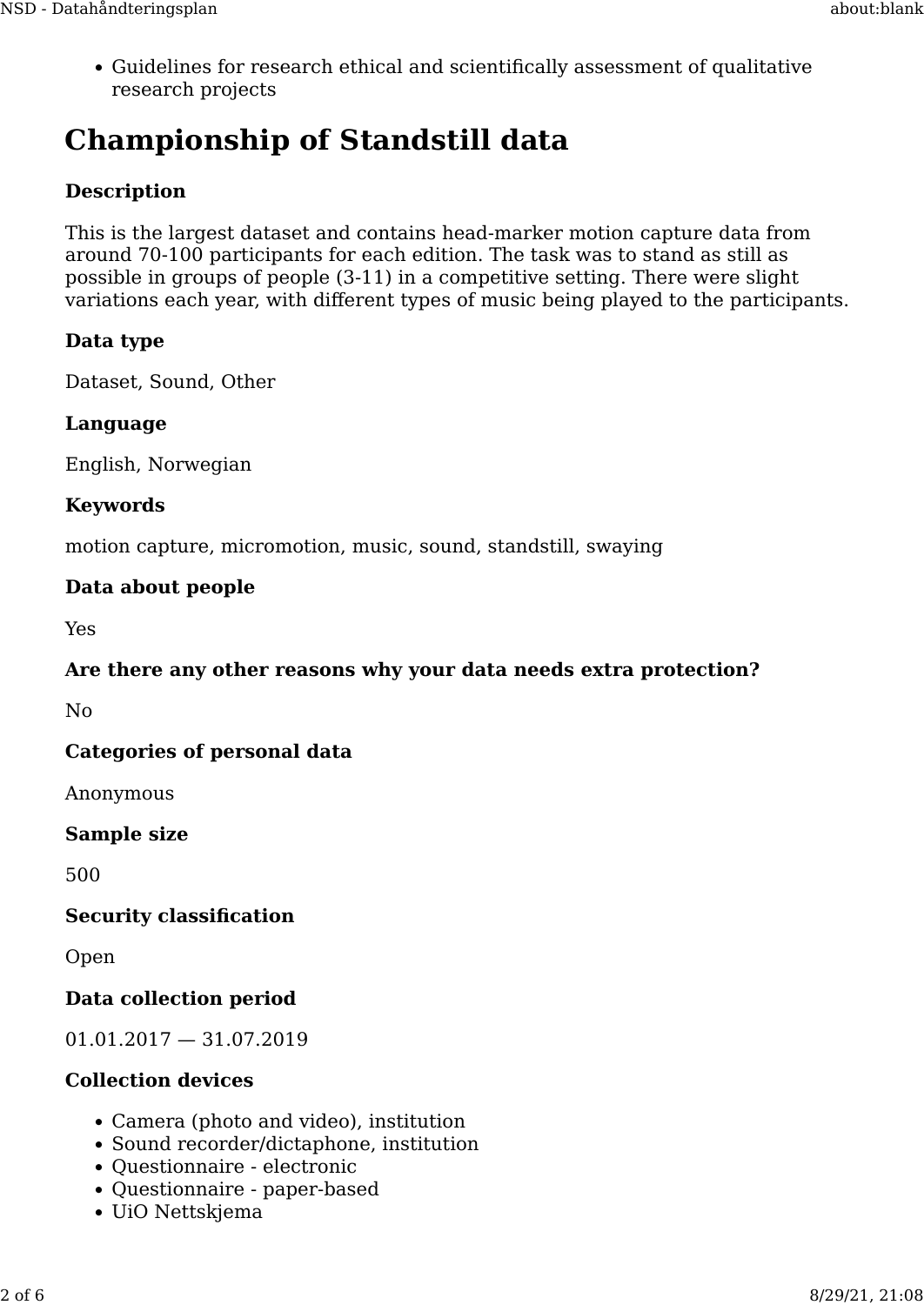# **Data quality**

The same procedure and questionnaires were used for all Championships of Standstill.

# **Method**

Observation, Recording, Other, Experiment, Measurements and tests

#### **Description**

Each participant wore a reflective marker on his/her head, and its position was recorded using a Qualisys infrared motion capture system (Oqus 300) running at 100 Hz. Data was recorded and preprocessed in the Qualisys Track Manager, and the analysis was done in Matlab using the MoCap Toolbox.

#### **Size**

1000 MB

#### **Comment**

Video was recorded with the motion capture to help with the post-processing, but has later been deleted.

#### **Format**

csv, txt, sav, xls, avi, ipynb, mat

#### **Software**

Qualisys Track Manager (QTM), Matlab, Python, SPSS

#### **Metadata standard**

Dublin Core

#### **Storage**

- PC Common/shared area, institution
- PC local disk, institution
- SAFE (Secure Access to Research Data and E-infrastructure)

#### **Transfer**

• Unit FileSender

#### **Archiving**

Yes

#### **Degree of openness**

Open

#### **License**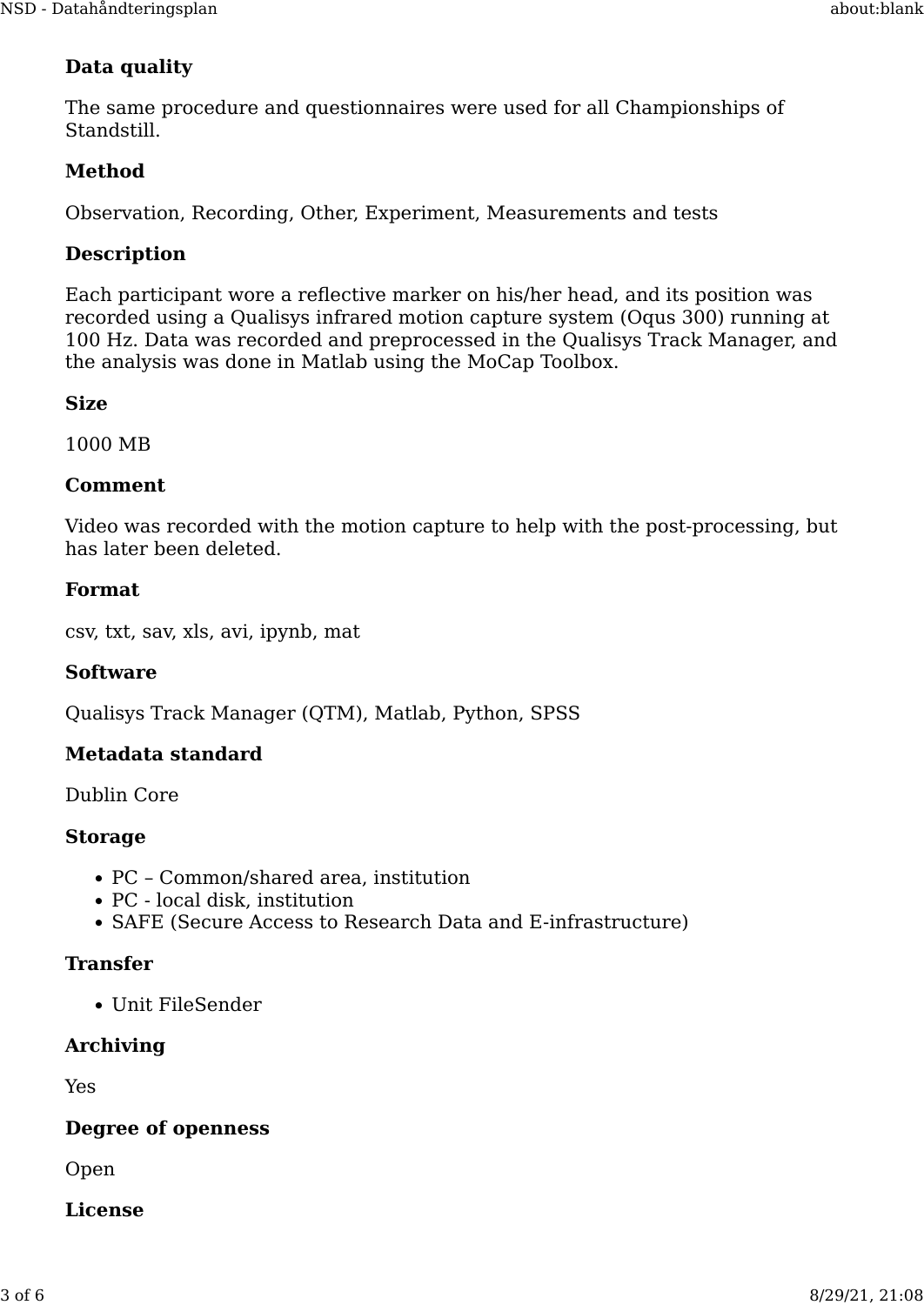CC-BY

# **Archive**

• Norwegian Centre for Research Data

# **Headphones-Speakers dataset**

# **Description**

This dataset contains full-body motion capture data as well as physiological measurements for a total of 34 participants. The data was collected individually, and people were asked to stand and listen to different types of rhythms and rhythmic music with both headphones and speakers.

#### **Data type**

Dataset, Text, Other

#### **Language**

English

#### **Keywords**

motion capture, muscle sensing, emg, sound, music, standstill, headphones, loudspeakers, balance board

#### **Data about people**

Yes

#### **Are there any other reasons why your data needs extra protection?**

 $N<sub>0</sub>$ 

# **Categories of personal data**

Anonymous

**Sample size**

40

#### **Security classification**

Open

# **Data collection period**

01.04.2018 — 31.05.2018

#### **Collection devices**

- Camera (photo and video), institution
- Sound recorder/dictaphone, institution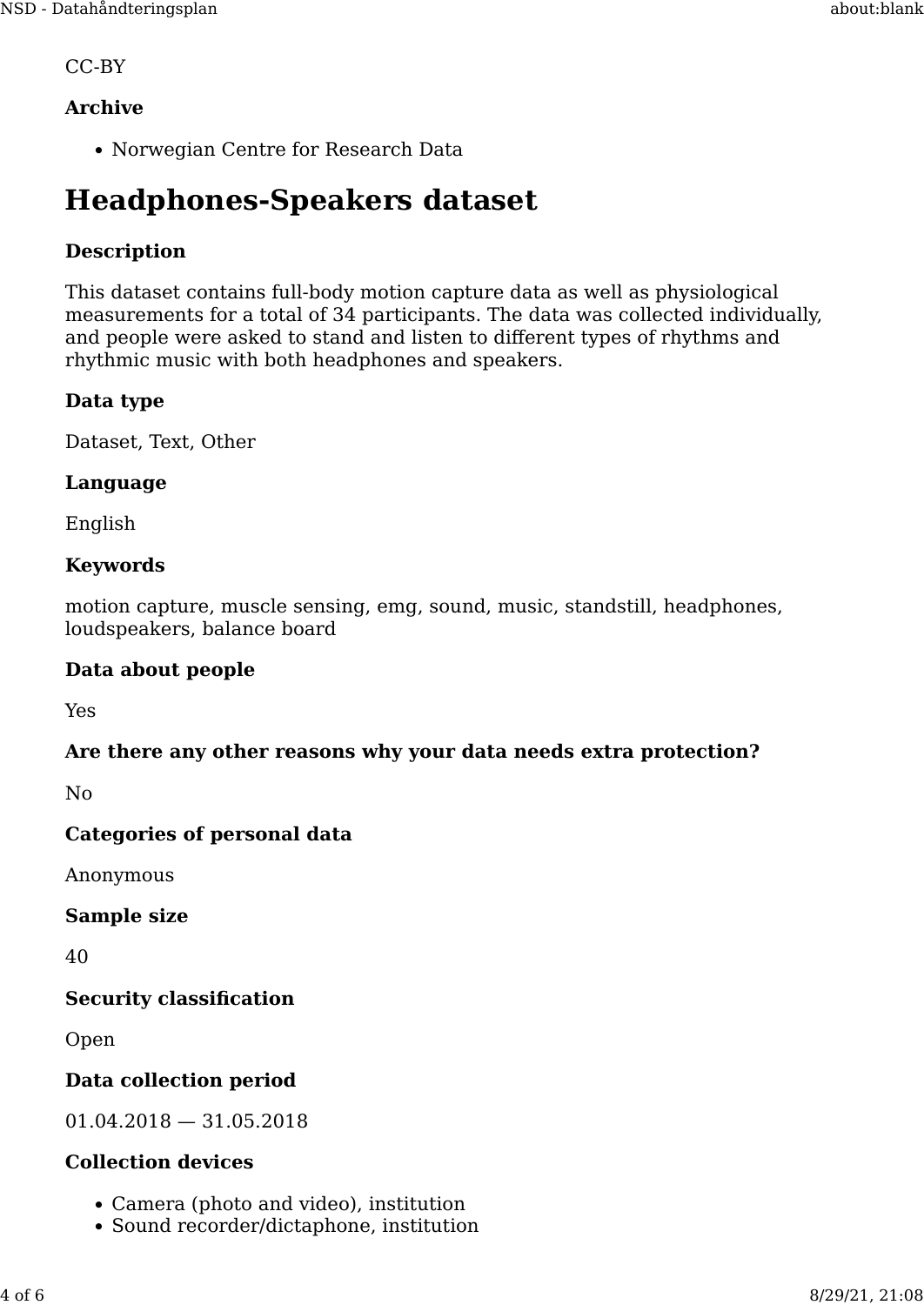- Questionnaire electronic
- Questionnaire paper-based
- UiO Nettskjema

# **Method**

Observation, Recording, Experiment, Self-administered questionnaire

# **Description**

The experiment took place in the fourMs Lab at the University of Oslo between April and May 2018. The participants were invited to the laboratory individually and were asked to give written consent before the study began. Afterward, the participants were instrumented for the first listening session, which was headphones listening for one half, and speakers listening for another half of the participants. Each group was presented with the same set of stimuli in a randomized order. Participants were randomly assigned to one of the groups (starting with headphones or starting with speakers). In the final sample, 11 females started with headphones and 7 with speakers, and 7 males started with headphones, and 11 with speakers. Participants were asked to put on a motioncapture suit, and EMG electrodes were placed on each foot, forearm, and shoulder. In addition, a breathing sensor was placed on the torso. The EMG and respiration measurements were added for methodological experimentation, and will not be included in the current analysis. The same is the case for the data from the Wii balance platform that the participants were standing on (see Figure 3 for illustration of the setup in the lab). When ready, participants were asked to stand on the balance platform and remain in a relaxed, comfortable position during the experiment. They were asked to look in the direction of a white cross placed on a black wall in front of them (340 cm away from the platform). No specific instructions to move to the music or to try to stand still were provided. After the first recording session, the participants were asked to sit down and fill in the first set of questionnaires. When the participants were ready, the second listening session took place, followed by the filling in of the remaining set of questionnaires. The total duration of the experiment was around 1 h 15 min, with small variations depending on time spent on preparation and on filling in the questionnaires.

# **Size**

1000 MB

# **Format**

csv, txt, sav, xls, wav, avi, ipynb

# **Software**

Qualisys Track Manager (QTM), Matlab, Python, SPSS, Excel

# **Metadata standard**

Dublin Core

# **Storage**

• External hard drive (etc.), institution